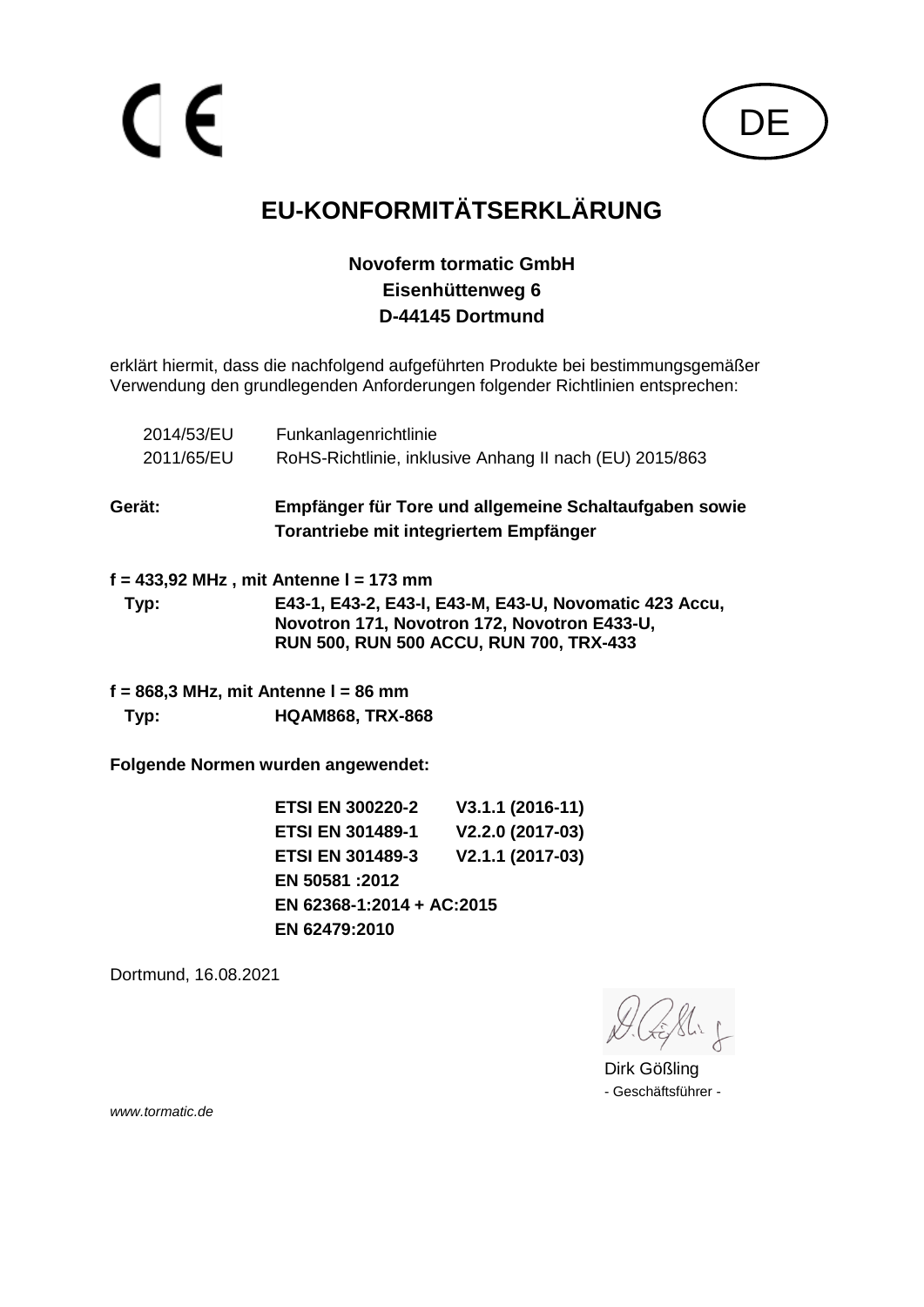$\epsilon$ 



## **EU DECLARATION OF CONFORMITY**

#### **Novoferm tormatic GmbH Eisenhüttenweg 6 D-44145 Dortmund**

declares herewith, that the products designated below comply with the relevant fundamental requirements of the following directive:

|                 | 2014/53/EU                    | <b>Radio Equipment Directive</b>           |                                                                                                                                                          |
|-----------------|-------------------------------|--------------------------------------------|----------------------------------------------------------------------------------------------------------------------------------------------------------|
|                 | 2011/65/EU                    |                                            | RoHS Directive including Annex II according to (EU) 2015/863                                                                                             |
| <b>Product:</b> |                               |                                            | Door receiver and receiver for universal switching commands as<br>well as door drives with integrated receiver                                           |
|                 |                               | $f = 433.92$ MHz , I = 173 mm with antenna |                                                                                                                                                          |
| Type:           |                               |                                            | E43-1, E43-2, E43-I, E43-M, E43-U, Novomatic 423 Accu,<br>Novotron 171, Novotron 172, Novotron E433-U,<br><b>RUN 500, RUN 500 ACCU, RUN 700, TRX-433</b> |
|                 |                               | $f = 868.3$ MHz , I = 86 mm with antenna   |                                                                                                                                                          |
| Type:           |                               | <b>HQAM868, TRX-868</b>                    |                                                                                                                                                          |
|                 | Following standards are used: |                                            |                                                                                                                                                          |
|                 |                               | <b>ETSI EN 300220-2</b>                    | $V3.1.1 (2016-11)$                                                                                                                                       |
|                 |                               | <b>ETSI EN 301489-1</b>                    | V2.2.0 (2017-03)                                                                                                                                         |
|                 |                               | ETSI EN 301489-3                           | V2.1.1 (2017-03)                                                                                                                                         |

**ETSI EN 301489-3 V2.1.1 (2017-03) EN 50581 :2012 EN 62368-1:2014 + AC:2015 EN 62479:2010**

Dortmund, 16.08.2021

Dirk Gößling - Managing Director -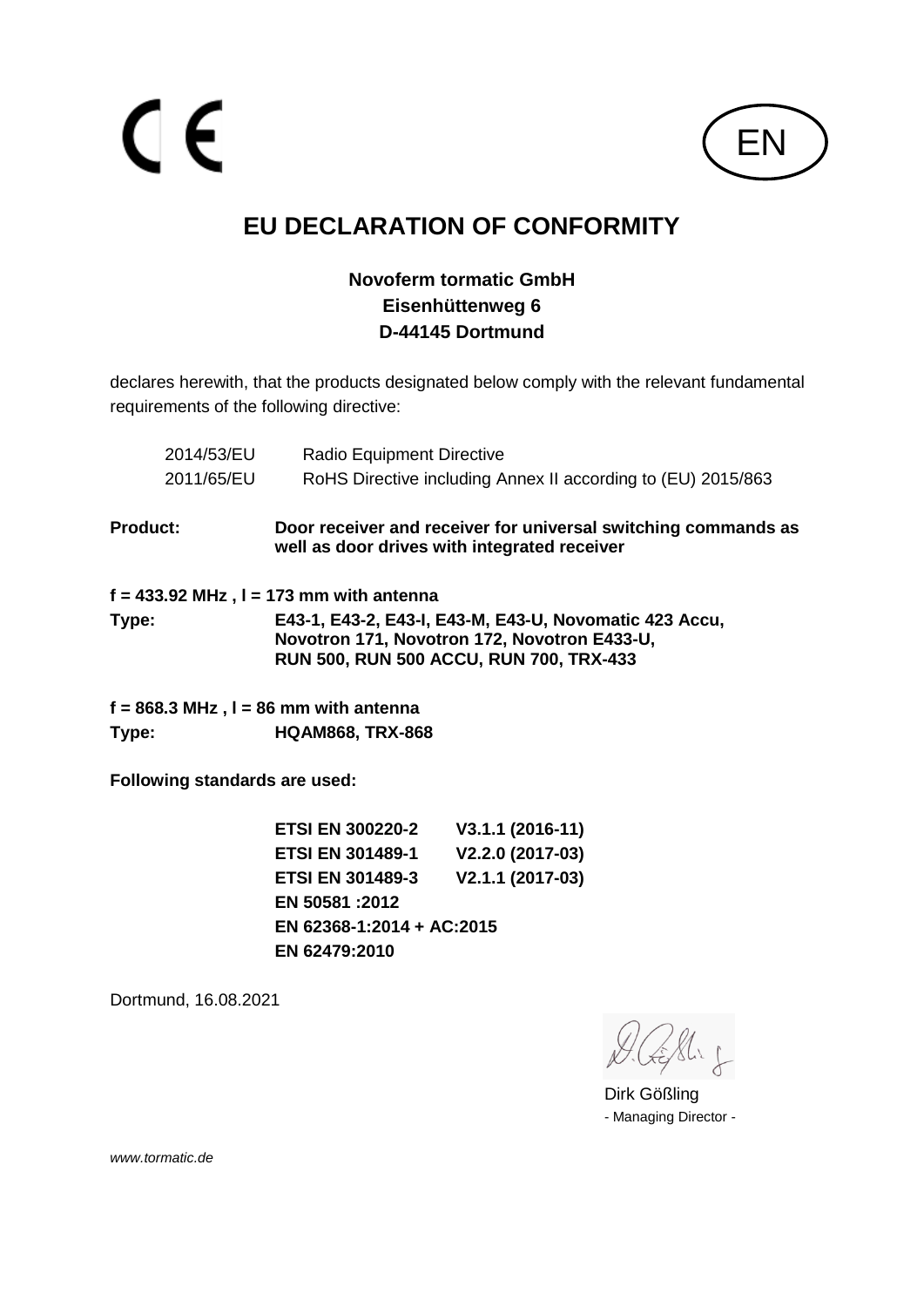

# **DÉCLARATION DE CONFORMITÉ CE**

#### **Novoferm tormatic GmbH Eisenhüttenweg 6 D-44145 Dortmund**

déclare par la présente que les produits ci-après énoncés se conforment, à condition d'être utilisés conformément à leur destination, aux exigences des directives suivantes :

| 2014/53/EU | Directive sur les installations radioélectriques                    |
|------------|---------------------------------------------------------------------|
| 2011/65/EU | Directive RoHS, y compris annexe II conformément à (EC)<br>2015/863 |

**Appareil : Récepteur de portes et tâches de commutation générales, ainsi que entraînements porte avec récepteur intégré**

**f = 433,92 MHz, avec antenne l = 173 mm**

**Types : E43-1, E43-2, E43-I, E43-M, E43-U, Novomatic 423 Accu, Novotron 171, Novotron 172, Novotron E433-U, RUN 500, RUN 500 ACCU, RUN 700, TRX-433**

**f = 868,3 MHz, avec antenne l = 86 mm Types: HQAM868, TRX-868**

**Les normes suivantes ont été appliquées :**

**ETSI EN 300220-2 V3.1.1 (2016-11) ETSI EN 301489-1 V2.2.0 (2017-03) ETSI EN 301489-3 V2.1.1 (2017-03) EN 50581 :2012 EN 62368-1:2014 + AC:2015 EN 62479:2010**

Dortmund, 16.08.2021

Dirk Gößling - Managing Director -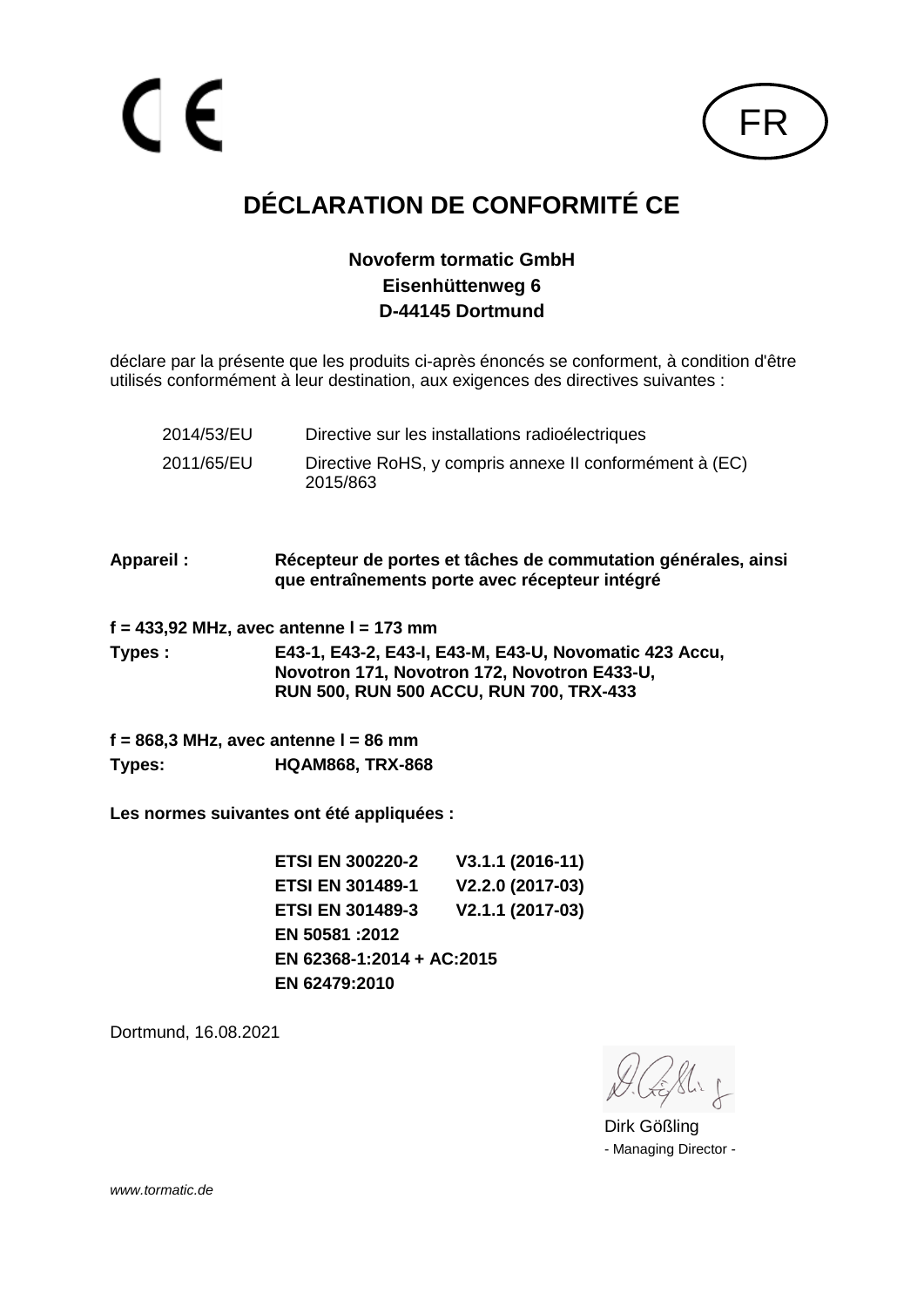

### **EU-CONFORMITEITSVERKLARING**

#### **Novoferm tormatic GmbH Eisenhüttenweg 6 D-44145 Dortmund**

verklaart hiermee dat de hiernavolgend vermelde producten bij doelmatig gebruik de fundamentele eisen van de volgende richtlijnen vervullen:

|          | 2014/53/EU | Richtlijn inzake radioapparatuur                                                                              |
|----------|------------|---------------------------------------------------------------------------------------------------------------|
|          | 2011/65/EU | RoHS-richtlijn, inclusief bijlage II volgens (EU) 2015/863                                                    |
| Toestel: |            | Ontvanger voor deuren en voor algemene schakeltaken, evenals<br>deuraandrijvingen met geïntegreerde ontvanger |
|          |            | $f = 433,92$ MHz, met antenne I = 173 mm                                                                      |
|          |            |                                                                                                               |
| Type:    |            | E43-1, E43-2, E43-I, E43-M, E43-U, Novomatic 423 Accu,                                                        |
|          |            | Novotron 171, Novotron 172, Novotron E433-U,                                                                  |

**f = 868,3 MHz , met antenne l = 86 mm Type: HQAM868, TRX-868**

**De volgende normen werden toegepast:**

**ETSI EN 300220-2 V3.1.1 (2016-11) ETSI EN 301489-1 V2.2.0 (2017-03) ETSI EN 301489-3 V2.1.1 (2017-03) EN 50581 :2012 EN 62368-1:2014 + AC:2015 EN 62479:2010**

Dortmund, 16.08.2021

Dirk Gößling - Managing Director -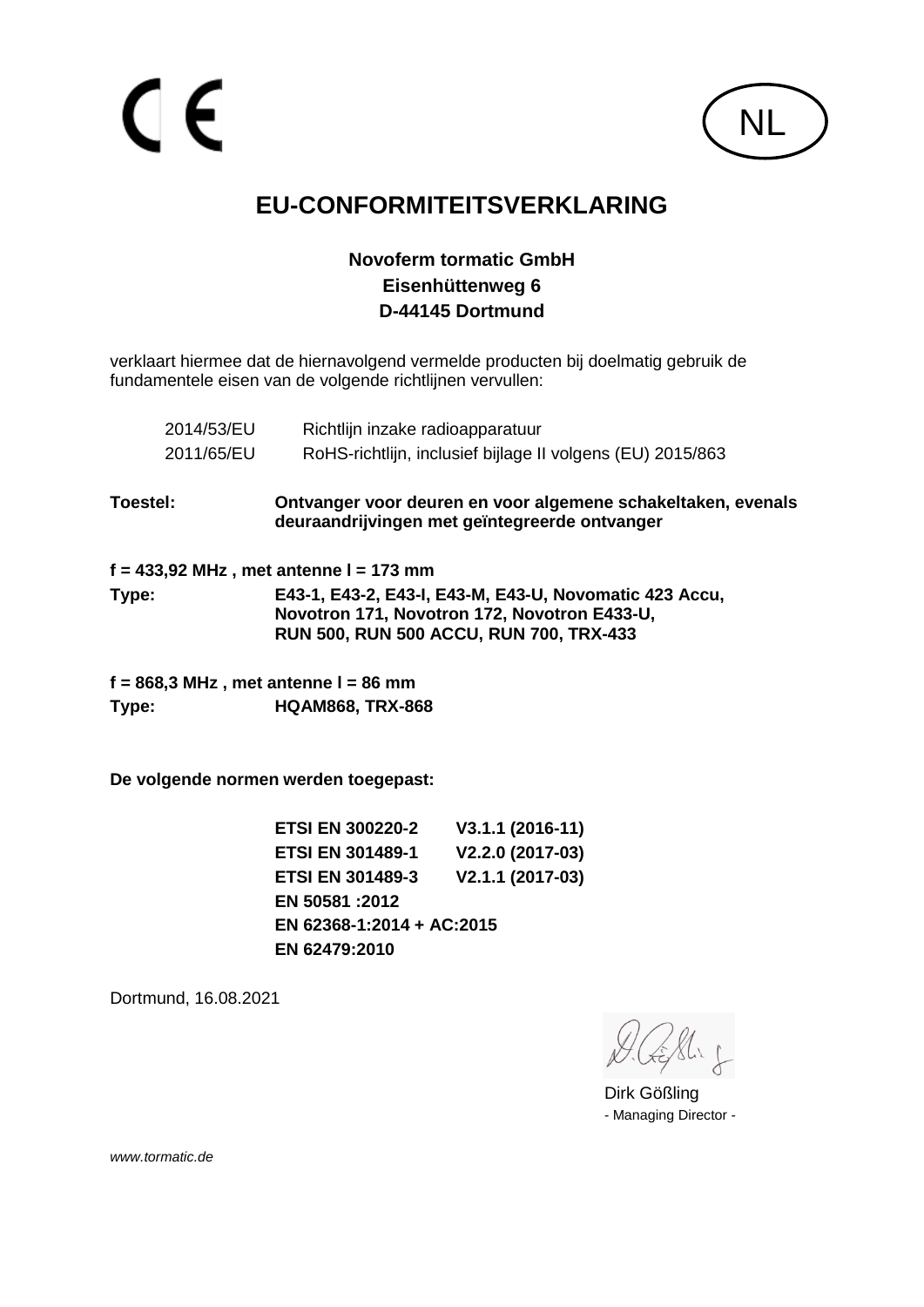CZ

# **EU PROHLÁŠENÍ O SHODĚ**

#### **Novoferm tormatic GmbH Eisenhüttenweg 6 D-44145 Dortmund**

tímto prohlašuje, že níže uvedené výrobky při používání v souladu s určeným účelem odpovídají základním požadavkům následujících směrnic:

|           | 2014/53/EU<br>2011/65/EU        | směrnice o rádiových zařízeních<br>směrnice RoHS, včetně přílohy II podle (EU) 2015/863                                                                  |
|-----------|---------------------------------|----------------------------------------------------------------------------------------------------------------------------------------------------------|
| Přístroj: |                                 | Přijímače pro vrata a obecné spínací úlohy, stejně jako pohony<br>vrat s integrovaným přijímačem                                                         |
|           |                                 | f = 433,92 MHz , s anténou l = 173 mm                                                                                                                    |
| Typ:      |                                 | E43-1, E43-2, E43-I, E43-M, E43-U, Novomatic 423 Accu,<br>Novotron 171, Novotron 172, Novotron E433-U,<br><b>RUN 500, RUN 500 ACCU, RUN 700, TRX-433</b> |
|           |                                 | f = 868,3 MHz , s anténou l = 86 mm                                                                                                                      |
| Typ:      |                                 | <b>HQAM868, TRX-868</b>                                                                                                                                  |
|           | Byly použity následující normy: |                                                                                                                                                          |

**ETSI EN 300220-2 V3.1.1 (2016-11) ETSI EN 301489-1 V2.2.0 (2017-03) ETSI EN 301489-3 V2.1.1 (2017-03) EN 50581 :2012 EN 62368-1:2014 + AC:2015 EN 62479:2010**

Dortmund, 16.08.2021

Dirk Gößling - Managing Director -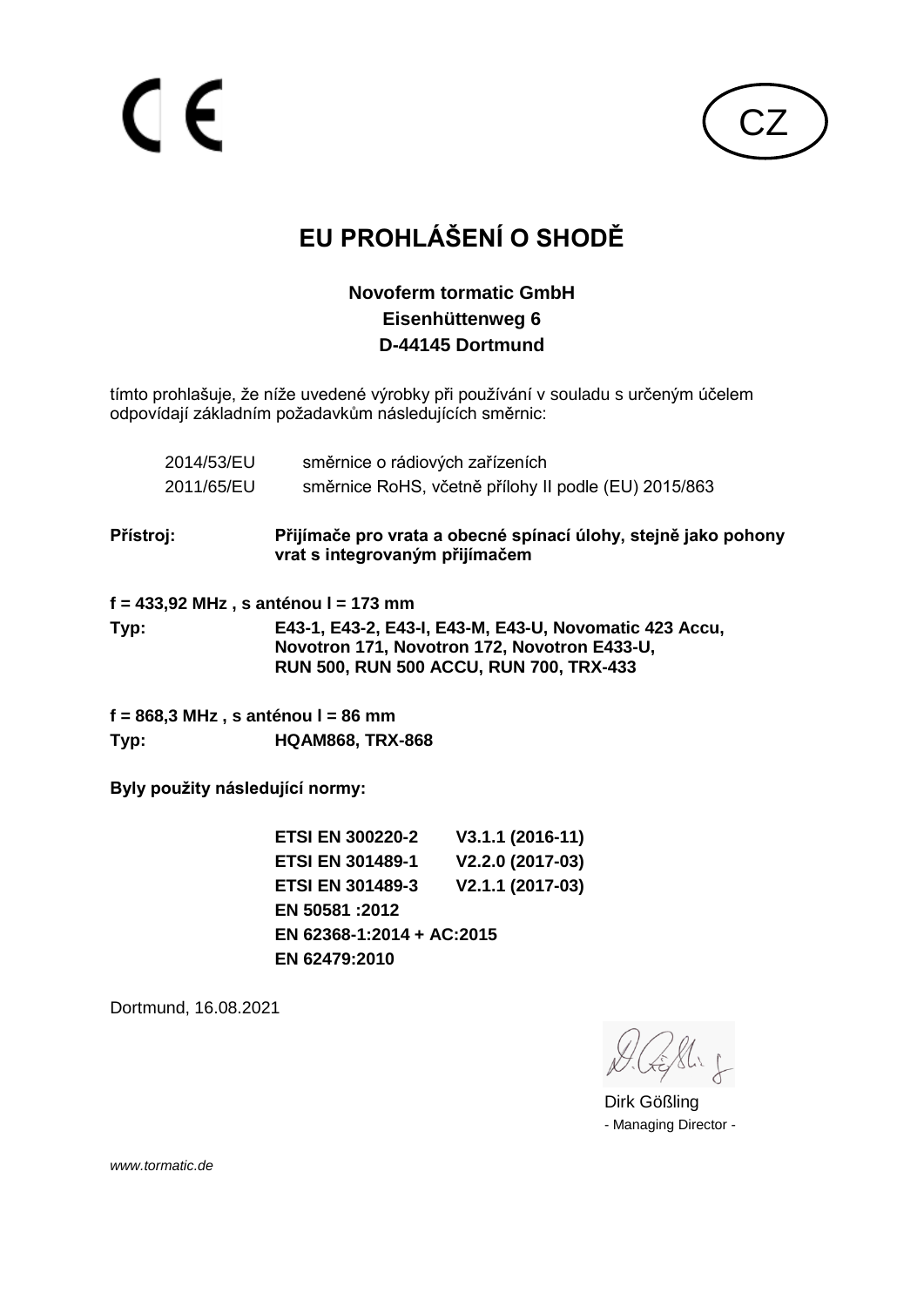

## **EU-OVERENSSTEMMELSESERKLÆRING**

#### **Novoferm tormatic GmbH Eisenhüttenweg 6 D-44145 Dortmund**

erklærer hermed, at de nedenfor anførte produkter, ved hensigtsmæssig anvendelse, opfylder de grundlæggende krav i henhold til følgende direktiver:

|                                       | 2014/53/EU<br>2011/65/EU                | Radioudstyrsdirektivet<br>RoHS-retningslinje, inklusive bilag II iht. (EU) 2015/863                                                               |  |  |
|---------------------------------------|-----------------------------------------|---------------------------------------------------------------------------------------------------------------------------------------------------|--|--|
| Apparater:                            |                                         | Modtager til porte og generelle tilkoblingsopgaver samt<br>portmotorer med integreret modtager                                                    |  |  |
|                                       | f = 433,92 MHz , med antenne l = 173 mm |                                                                                                                                                   |  |  |
| Type:                                 |                                         | E43-1, E43-2, E43-I, E43-M, E43-U, Novomatic 423 Accu,<br>Novotron 171, Novotron 172, Novotron E433-U,<br>RUN 500, RUN 500 ACCU, RUN 700, TRX-433 |  |  |
|                                       |                                         | $f = 868.3$ MHz, med antenne I = 86 mm                                                                                                            |  |  |
| Type:                                 |                                         | <b>HQAM868, TRX-868</b>                                                                                                                           |  |  |
| Der blev anvendt følgende standarder: |                                         |                                                                                                                                                   |  |  |

**ETSI EN 300220-2 V3.1.1 (2016-11) ETSI EN 301489-1 V2.2.0 (2017-03) ETSI EN 301489-3 V2.1.1 (2017-03) EN 50581 :2012 EN 62368-1:2014 + AC:2015 EN 62479:2010**

Dortmund, 16.08.2021

Dirk Gößling - Managing Director -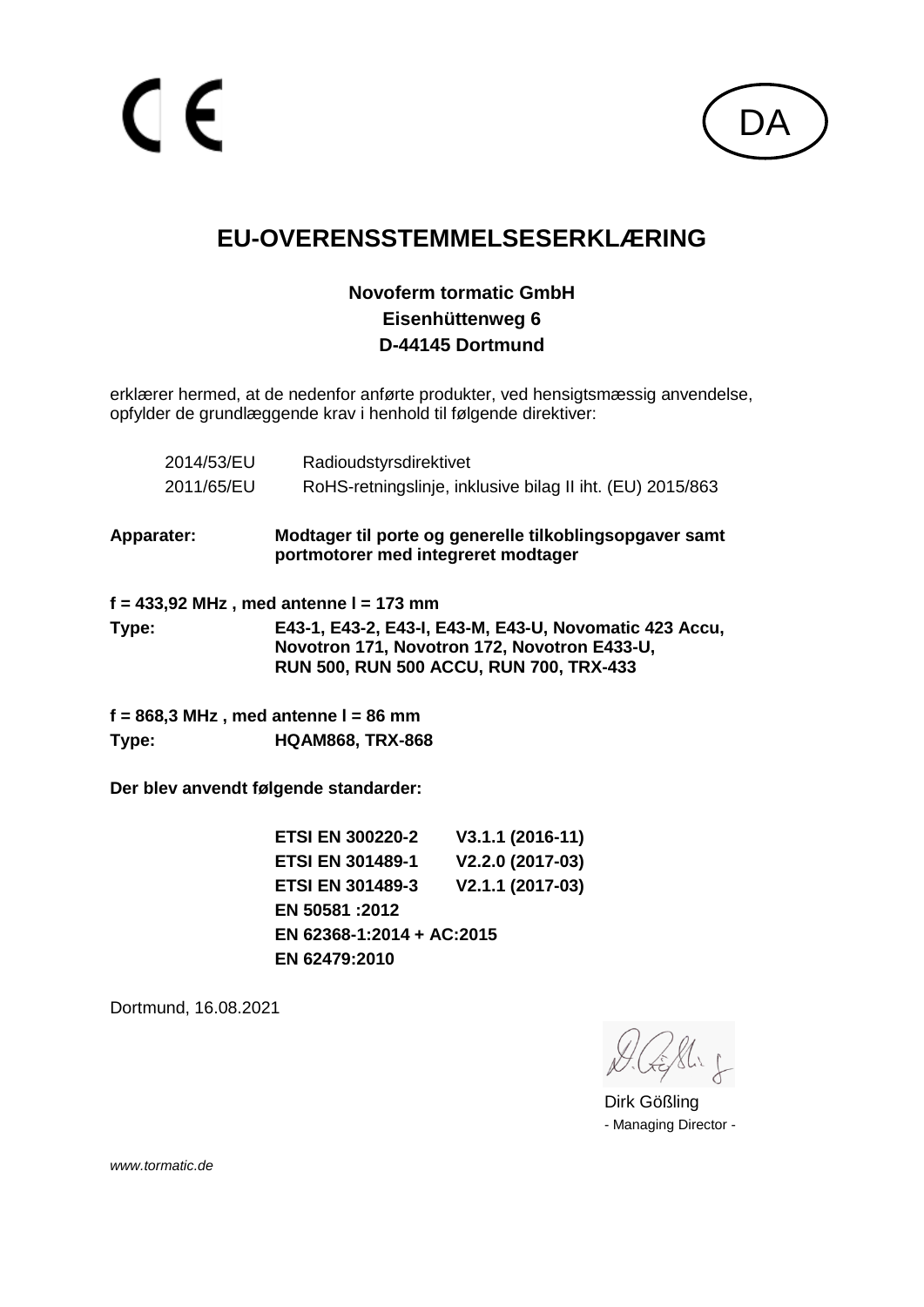

# **DECLARACIÓN DE CONFORMIDAD EU**

#### **Novoferm tormatic GmbH Eisenhüttenweg 6 D-44145 Dortmund**

Declara que los siguientes productos cumplan con los requisitos esenciales de las siguientes directivas, cuando se utilizan según lo previsto:

| 2014/53/EU                             | Directiva de sistemas de radio                                                                                               |  |
|----------------------------------------|------------------------------------------------------------------------------------------------------------------------------|--|
| 2011/65/EU                             | Directiva RoHS (por sus siglas en inglés), inclusive Anexo II<br>conforme a 2015/863 (UE)                                    |  |
| Equipo:                                | Receptor para portones y tareas de conmutación generales, así<br>como para accionamientos de portones con receptor integrado |  |
| f = 433,92 MHz , con antena l = 173 mm |                                                                                                                              |  |

**Tipo: E43-1, E43-2, E43-I, E43-M, E43-U, Novomatic 423 Accu, Novotron 171, Novotron 172, Novotron E433-U, RUN 500, RUN 500 ACCU, RUN 700, TRX-433**

**f = 868,3 MHz , con antena l = 86 mm Tipo: HQAM868, TRX-868**

**Se aplicaron las siguientes normas:**

**ETSI EN 300220-2 V3.1.1 (2016-11) ETSI EN 301489-1 V2.2.0 (2017-03) ETSI EN 301489-3 V2.1.1 (2017-03) EN 50581 :2012 EN 62368-1:2014 + AC:2015 EN 62479:2010**

Dortmund, 16.08.2021

Dirk Gößling - Managing Director -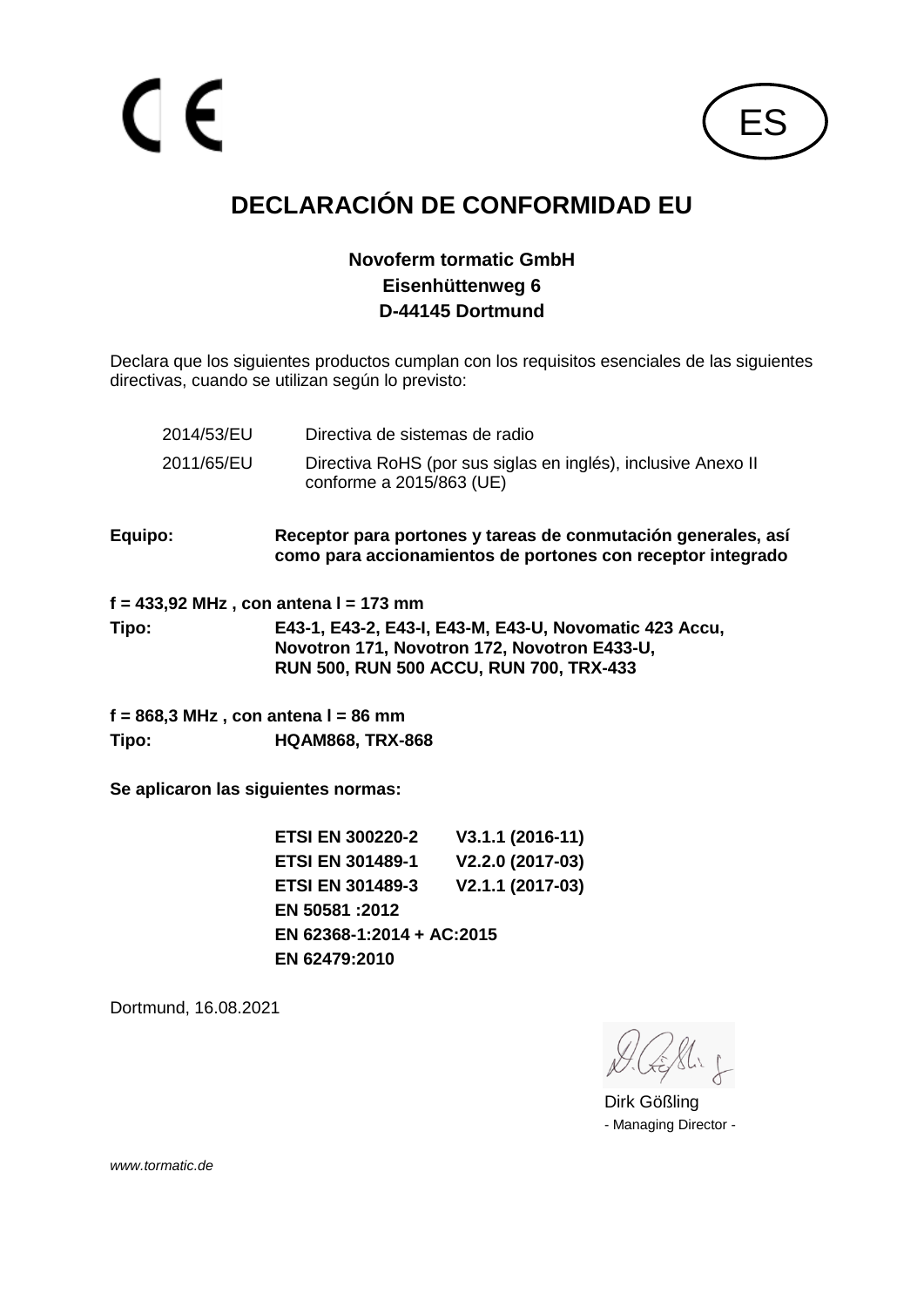

### **ΔΗΛΩΣΗ ΣΥΜΜΟΡΦΩΣΗΣ Ε.Ε.**

#### Η ΕΤΑΙΡΕΙΑ **Novoferm tormatic GmbH Eisenhüttenweg 6 D-44145 Dortmund**

δηλώνει με το παρόν ότι τα ακολούθως αναφερόμενα προϊόντα με την ενδεδειγμένη χρήση ανταποκρίνονται στις βασικές απαιτήσεις των ακόλουθων Οδηγιών:

- 2014/53/EU Οδηγία ραδιοεγκαταστάσεων
- 2011/65/EU Κατευθυντήρια οδηγία RoHS, συμπεριλαμβανομένου του παραρτήματος II κατά (ΕΕ) 2015/863
- **Συσκευή: Δέκτης για πύλες και γενικές λειτουργίες μεταγωγής καθώς και μηχανισμούς κίνησης με ενσωματωμένο δέκτη**
- **f = 433,92 MHz , με κεραία l = 173 mm**

**Τύπος: E43-1, E43-2, E43-I, E43-M, E43-U, Novomatic 423 Accu, Novotron 171, Novotron 172, Novotron E433-U, RUN 500, RUN 500 ACCU, RUN 700, TRX-433**

**f = 868,3 MHz , με κεραία l = 86 mm Τύπος: HQAM868, TRX-868**

**Εφαρμόσθηκαν τα ακόλουθα πρότυπα:**

**ETSI EN 300220-2 V3.1.1 (2016-11) ETSI EN 301489-1 V2.2.0 (2017-03) ETSI EN 301489-3 V2.1.1 (2017-03) EN 50581 :2012 EN 62368-1:2014 + AC:2015 EN 62479:2010**

Dortmund, 16.08.2021

Dirk Gößling - Managing Director -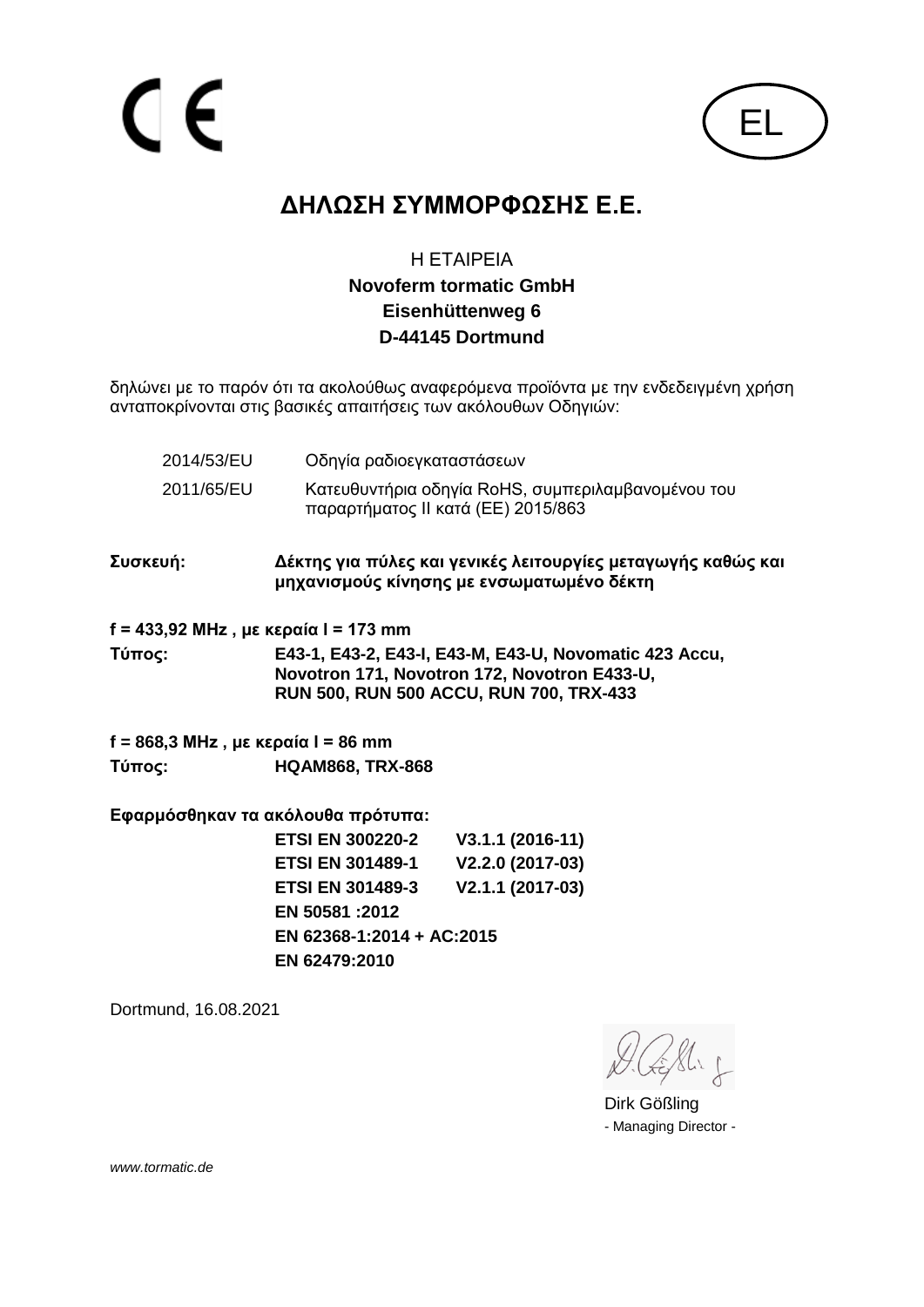

### **EU-IZJAVA SUGLASNOSTI**

#### **Novoferm tormatic GmbH Eisenhüttenweg 6 D-44145 Dortmund**

ovime izjavljuje, da dolje navedeni proizvodi kod pravilne uporabe odgovaraju načelnim zahtjevima sljedećih smjernica:

| 2014/53/EU                                    | smjernica radio uređaja                                                                                                                           |
|-----------------------------------------------|---------------------------------------------------------------------------------------------------------------------------------------------------|
| 2011/65/EU                                    | Direktiva RoHS, uključen prilog II. prema (EU) br. 2015/863                                                                                       |
| Uređaj:                                       | Prijamnik za kolna vrata i općenite zadatke uklapanja kao i<br>pogone vrata s integriranim prijamnikom                                            |
|                                               | $f = 433,92$ MHz, s antenom I = 173 mm                                                                                                            |
| Tip:                                          | E43-1, E43-2, E43-I, E43-M, E43-U, Novomatic 423 Accu,<br>Novotron 171, Novotron 172, Novotron E433-U,<br>RUN 500, RUN 500 ACCU, RUN 700, TRX-433 |
| $f = 868,3 \text{ MHz}$ , s antenom I = 86 mm |                                                                                                                                                   |
| Tip:                                          | <b>HQAM868, TRX-868</b>                                                                                                                           |
| Primijenjene su sljedeće norme:               |                                                                                                                                                   |
|                                               |                                                                                                                                                   |

**ETSI EN 300220-2 V3.1.1 (2016-11) ETSI EN 301489-1 V2.2.0 (2017-03) ETSI EN 301489-3 V2.1.1 (2017-03) EN 50581 :2012 EN 62368-1:2014 + AC:2015 EN 62479:2010**

Dortmund, 16.08.2021

Dirk Gößling - Managing Director -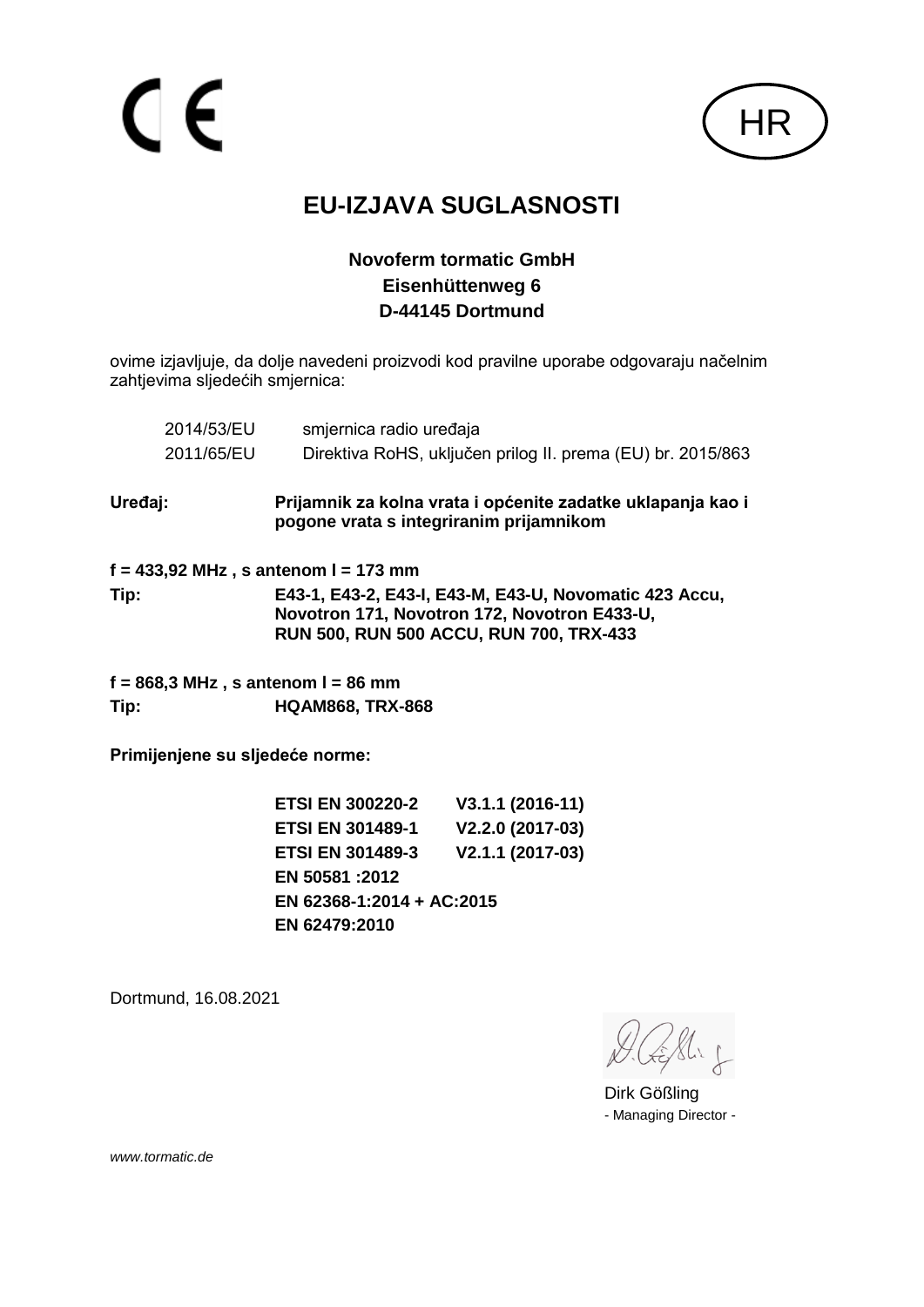

# **EU MEGFELELŐSÉGI NYILATKOZAT**

#### **Novoferm tormatic GmbH Eisenhüttenweg 6 D-44145 Dortmund**

cég kijelenti, hogy az alábbiakban felsorolt termékek rendeltetésszerű használatnál megfelelnek az alábbi irányelvekben megfogalmazott követelményeknek.

| 2014/53/EU | rádióberendezések forgalmazására vonatkozó irányelv |
|------------|-----------------------------------------------------|
| 2011/65/EU | RoHS-irányelv, az (EU) 2015/863 II. Mellékletével   |

**Készülék: Vevőegységek kapunyitó rendszerekhez és általános kapcsolási feladatok, valamint integrált vevőegységgel rendelkező kapuhajtások**

**f = 433,92 MHz , l = 173 mm antennával Típus: E43-1, E43-2, E43-I, E43-M, E43-U, Novomatic 423 Accu, Novotron 171, Novotron 172, Novotron E433-U, RUN 500, RUN 500 ACCU, RUN 700, TRX-433**

**f = 868,3MHz , l = 86 mm antennával Típus: HQAM868, TRX-868**

**Az alábbi szabványokat alkalmazták:**

**ETSI EN 300220-2 V3.1.1 (2016-11) ETSI EN 301489-1 V2.2.0 (2017-03) ETSI EN 301489-3 V2.1.1 (2017-03) EN 50581 :2012 EN 62368-1:2014 + AC:2015 EN 62479:2010**

Dortmund, 16.08.2021

Dirk Gößling - Managing Director -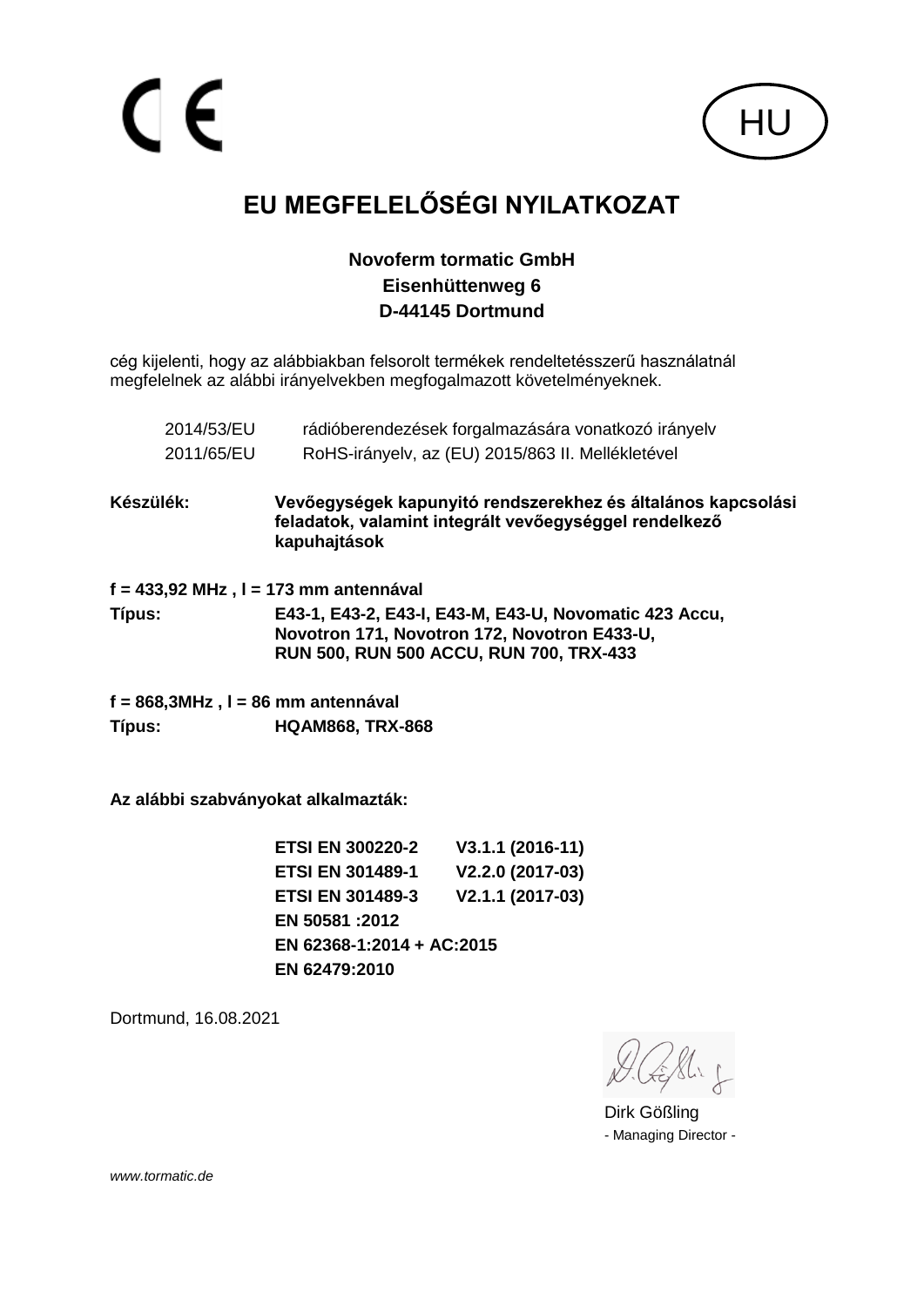

# **DICHIARAZIONE DI CONFORMITÀ UE**

#### **Novoferm tormatic GmbH Eisenhüttenweg 6 D-44145 Dortmund**

con la presente dichiara che i seguenti prodotti per l'uso conforme alla destinazione sono d'uso conformi ai requisiti essenziali delle seguenti direttive:

| 2014/53/EU          |                                         | Direttiva sulle apparecchiature radio 2014/53/EU                                                                                                         |
|---------------------|-----------------------------------------|----------------------------------------------------------------------------------------------------------------------------------------------------------|
| 2011/65/EU          |                                         | Direttiva RoHS, Allegato II, conforme a (UE) 2015/863                                                                                                    |
| <b>Apparecchio:</b> |                                         | Ricevitore per portoni e operazioni generali di commutazione<br>nonché motori di portone con ricevitore integrato.                                       |
|                     | f = 433,92 MHz , con antenna l = 173 mm |                                                                                                                                                          |
| Tipo:               |                                         | E43-1, E43-2, E43-I, E43-M, E43-U, Novomatic 423 Accu,<br>Novotron 171, Novotron 172, Novotron E433-U,<br><b>RUN 500, RUN 500 ACCU, RUN 700, TRX-433</b> |
|                     | f = 868,3 MHz , con antenna l = 86 mm   |                                                                                                                                                          |
| Tipo:               | <b>HQAM868, TRX-868</b>                 |                                                                                                                                                          |
|                     | Sono state adottate le seguenti norme:  |                                                                                                                                                          |
|                     | <b>ETSI EN 300220-2</b>                 | $V3.1.1 (2016-11)$                                                                                                                                       |
|                     | <b>ETSI EN 301489-1</b>                 | V2.2.0 (2017-03)                                                                                                                                         |
|                     | <b>ETSI EN 301489-3</b>                 | V2.1.1 (2017-03)                                                                                                                                         |

**EN 50581 :2012 EN 62368-1:2014 + AC:2015 EN 62479:2010**

Dortmund, 16.08.2021

Dirk Gößling - Managing Director -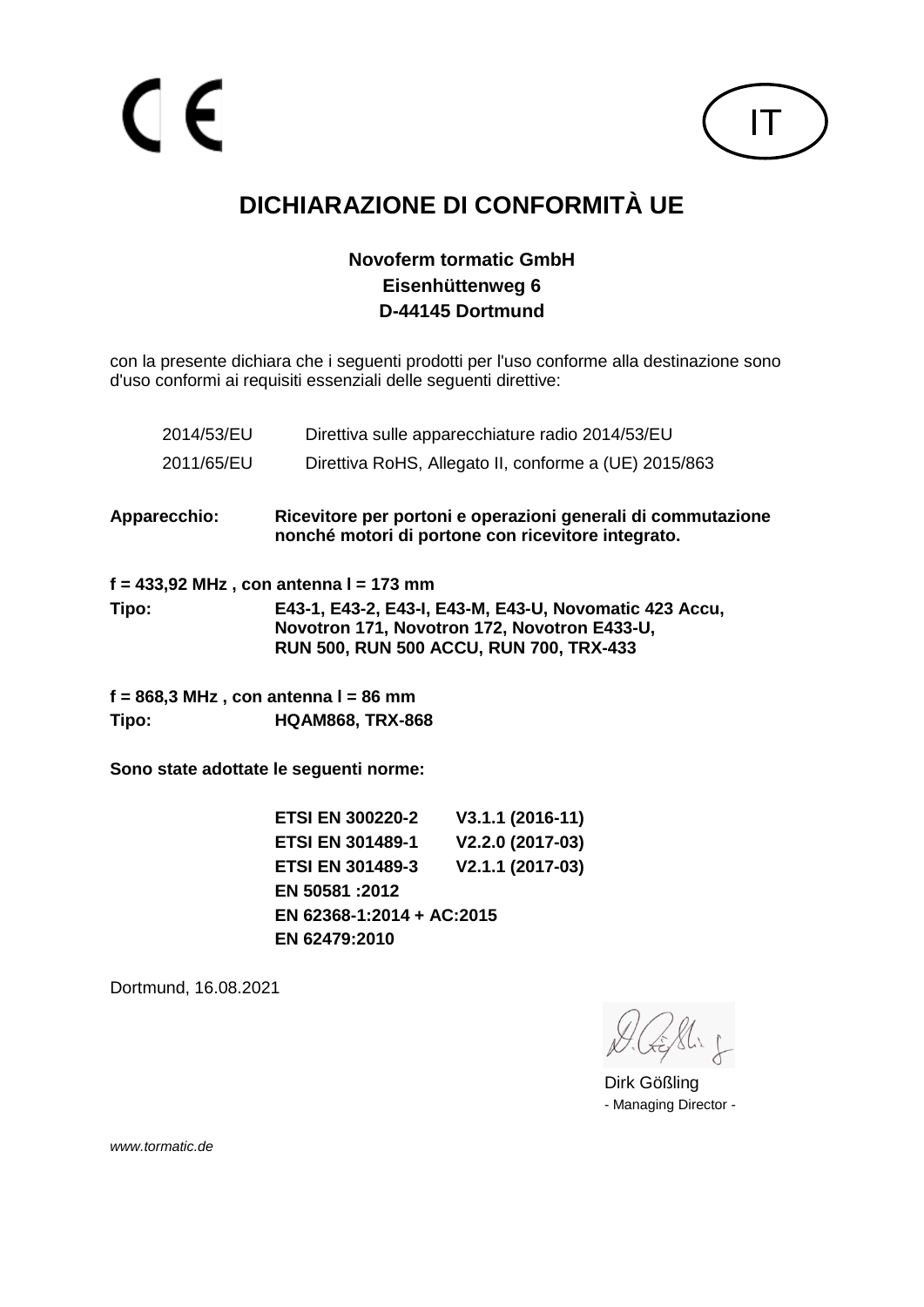

## **EB - ATITIKTIES DEKLARACIJA**

#### **Novoferm tormatic GmbH Eisenhüttenweg 6 D-44145 Dortmund**

pareiškia, kad žemiau išvardinti, pagal specifikaciją naudojami produktai atitinka pagrindinius reikalavimus tokių direktyvų:

| 2014/53/ES                         | Direktyva dėl radijo ryšio įrenginių                                                                                                              |
|------------------------------------|---------------------------------------------------------------------------------------------------------------------------------------------------|
| 2011/65/ES                         | RoHS direktyva, iskaitant II prieda pagal (ES) 2015/863                                                                                           |
| Prietaisas:                        | Imtuvai, skirti vartams ir bendrosioms komutacinėms užduotims,<br>ir dury pavaros su integruotaisiais imtuvais                                    |
|                                    | f = 433,92 MHz, su antena l = 173 mm                                                                                                              |
| Tipas:                             | E43-1, E43-2, E43-I, E43-M, E43-U, Novomatic 423 Accu,<br>Novotron 171, Novotron 172, Novotron E433-U,<br>RUN 500, RUN 500 ACCU, RUN 700, TRX-433 |
| f = 868,3 MHz, su antena l = 86 mm |                                                                                                                                                   |
| Tipas:                             | <b>HQAM868, TRX-868</b>                                                                                                                           |
| Buvo taikomi šie standartai:       |                                                                                                                                                   |
|                                    | ETRI EN 200220_2<br>$1/2$ 4 4 $/2046 - 441$                                                                                                       |

**ETSI EN 300220-2 V3.1.1 (2016-11) ETSI EN 301489-1 V2.2.0 (2017-03) ETSI EN 301489-3 V2.1.1 (2017-03) EN 50581 :2012 EN 62368-1:2014 + AC:2015 EN 62479:2010**

Dortmund, 16.08.2021

Dirk Gößling - Managing Director -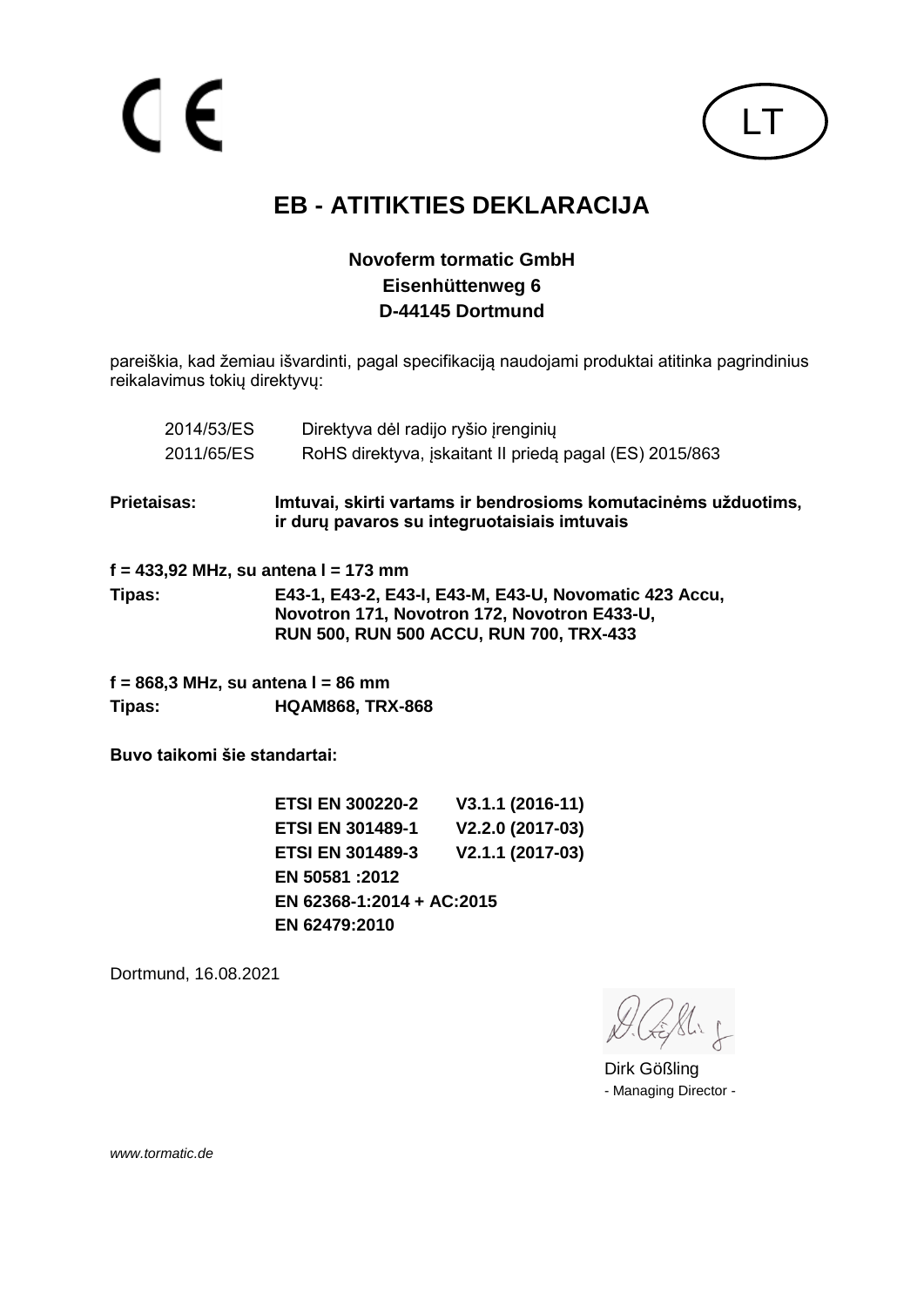

### **EF-KONFORMITETSFORKLARING**

#### **Novoferm tormatic GmbH Eisenhüttenweg 6 D-44145 Dortmund**

forklarer hermed, at produktene, som nevnes i det følgende, tilsvarer de prinsipielle kravene av de følgende direktivene ved tilsiktet bruk:

| 2014/53/EU | Funkanleggdirektive                                                                                                                                      |
|------------|----------------------------------------------------------------------------------------------------------------------------------------------------------|
| 2011/65/EU | RoHS-direktiv, inklusiv vedlegg II iht. (EU) 2015/863                                                                                                    |
| Apparat:   | Mottakere for porter og generelle koblinger samt portdrev med<br>integrert mottaker                                                                      |
|            | $f = 433,92$ MHz, med antenne I = 173 mm                                                                                                                 |
| Type:      | E43-1, E43-2, E43-I, E43-M, E43-U, Novomatic 423 Accu,<br>Novotron 171, Novotron 172, Novotron E433-U,<br><b>RUN 500, RUN 500 ACCU, RUN 700, TRX-433</b> |
|            | $f = 868.3$ MHz , med antenne I = 86 mm                                                                                                                  |
| Type:      | <b>HQAM868, TRX-868</b>                                                                                                                                  |
|            |                                                                                                                                                          |

**Følgende standarder ble anvendt:**

**ETSI EN 300220-2 V3.1.1 (2016-11) ETSI EN 301489-1 V2.2.0 (2017-03) ETSI EN 301489-3 V2.1.1 (2017-03) EN 50581 :2012 EN 62368-1:2014 + AC:2015 EN 62479:2010**

Dortmund, 16.08.2021

Dirk Gößling - Managing Director -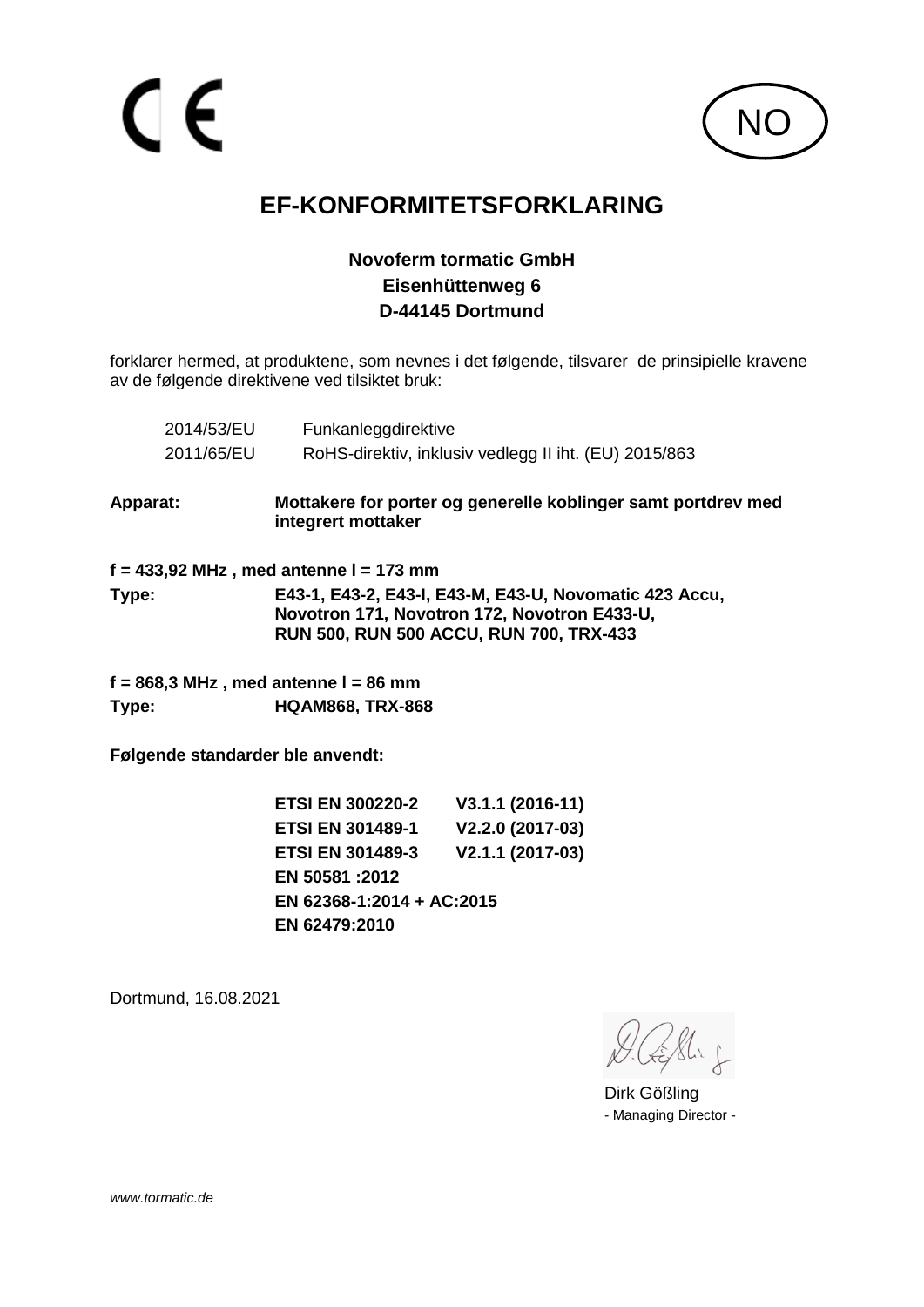

# **Deklaracja zgodności CE**

#### **Novoferm tormatic GmbH Eisenhüttenweg 6 D-44145 Dortmund**

niniejszym oświadcza, że wymienione poniżej produkty, przy ich zgodnym z przeznaczeniem użytkowaniu, odpowiadają podstawowym wymaganiom następujących wytycznych:

| 2014/53/UE | Wytyczne dot. urządzeń radiowych                           |
|------------|------------------------------------------------------------|
| 2011/65/UE | Dyrektywa RoHS, w tym załącznik II zgodnie z (UE) 2015/863 |

**Urządzenie: Odbiornik do bram garażowych i typowych operacji sterowania oraz napędy bram ze zintegrowanym odbiornikiem**

**f = 433,92 MHz z anteną l = 173 mm Typ: E43-1, E43-2, E43-I, E43-M, E43-U, Novomatic 423 Accu, Novotron 171, Novotron 172, Novotron E433-U, RUN 500, RUN 500 ACCU, RUN 700, TRX-433**

**f = 868,3 MHz z anteną l = 86 mm Typ: HQAM868, TRX-868**

**Zastosowano następujące normy:**

**ETSI EN 300220-2 V3.1.1 (2016-11) ETSI EN 301489-1 V2.2.0 (2017-03) ETSI EN 301489-3 V2.1.1 (2017-03) EN 50581 :2012 EN 62368-1:2014 + AC:2015 EN 62479:2010**

Dortmund, 16.08.2021

Dirk Gößling - Managing Director -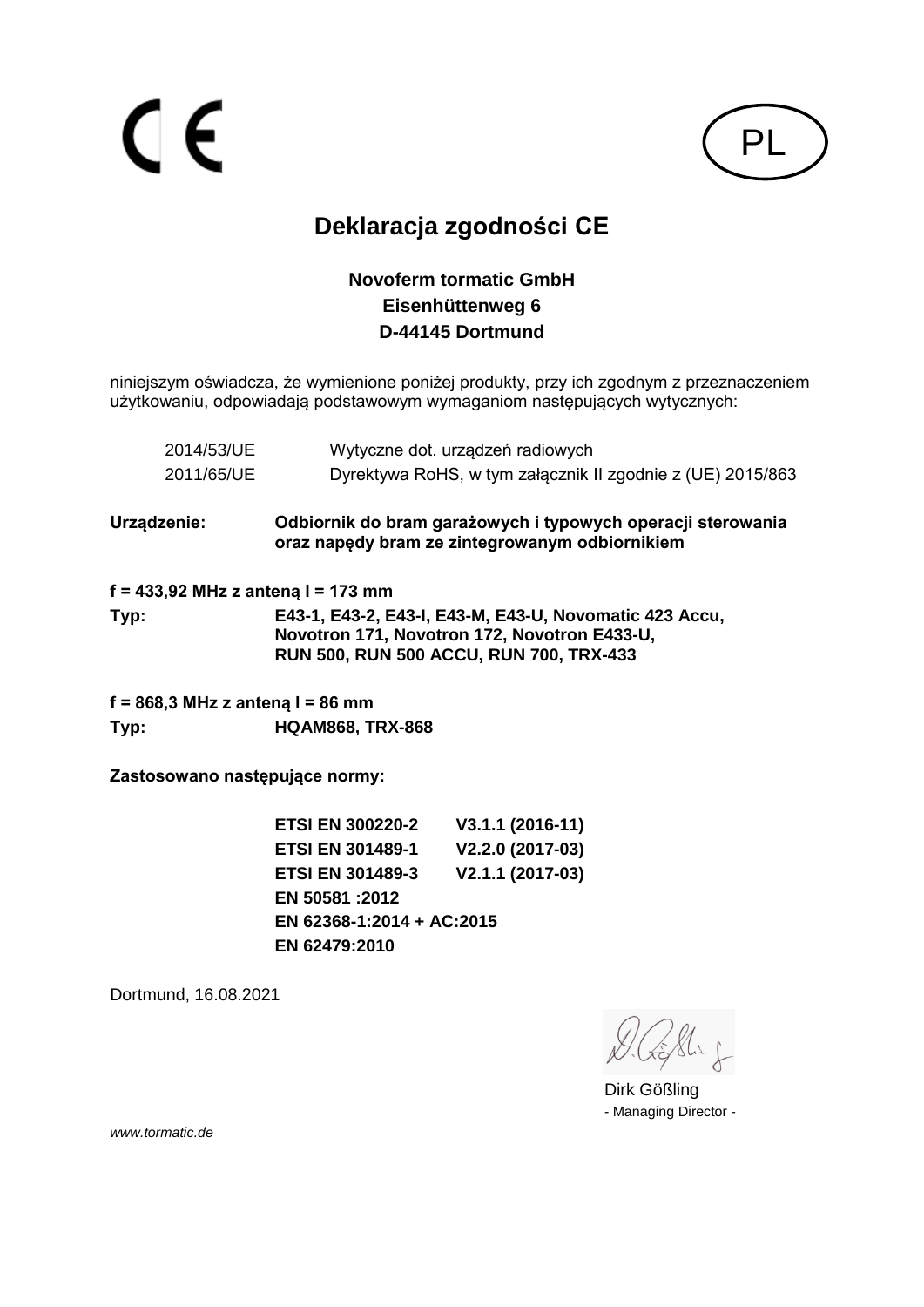

# **DECLARAÇÃO DE CONFORMIDADE CE**

#### **Novoferm tormatic GmbH Eisenhüttenweg 6 D-44145 Dortmund**

declara com isto, que os produtos seguintes desde que sejam utilizados de acordo com o fim a que se destina, estão conforme com os requisitos fundamentais das directivas seguintes:

|                                     | 2014/53/EU<br>2011/65/EU | Directiva de equipamentos de rádio<br>Directiva RoHS, inclusive anexo II conforme (UE) 2015/863                                                          |
|-------------------------------------|--------------------------|----------------------------------------------------------------------------------------------------------------------------------------------------------|
|                                     |                          |                                                                                                                                                          |
| <b>Aparelho:</b>                    |                          | Receptor para portões e tarefas de comutação gerais bem como<br>acionamentos para portões com receptor integrado                                         |
|                                     |                          | f = 433,92 MHz , com antena l = 173 mm                                                                                                                   |
| Tipo:                               |                          | E43-1, E43-2, E43-I, E43-M, E43-U, Novomatic 423 Accu,<br>Novotron 171, Novotron 172, Novotron E433-U,<br><b>RUN 500, RUN 500 ACCU, RUN 700, TRX-433</b> |
|                                     |                          | $f = 868.3$ MHz, com antena I = 86 mm                                                                                                                    |
| Tipo:                               |                          | <b>HQAM868, TRX-868</b>                                                                                                                                  |
| As normas seguintes eram aplicadas: |                          |                                                                                                                                                          |

**ETSI EN 300220-2 V3.1.1 (2016-11) ETSI EN 301489-1 V2.2.0 (2017-03) ETSI EN 301489-3 V2.1.1 (2017-03) EN 50581 :2012 EN 62368-1:2014 + AC:2015 EN 62479:2010**

Dortmund, 16.08.2021

Dirk Gößling - Managing Director -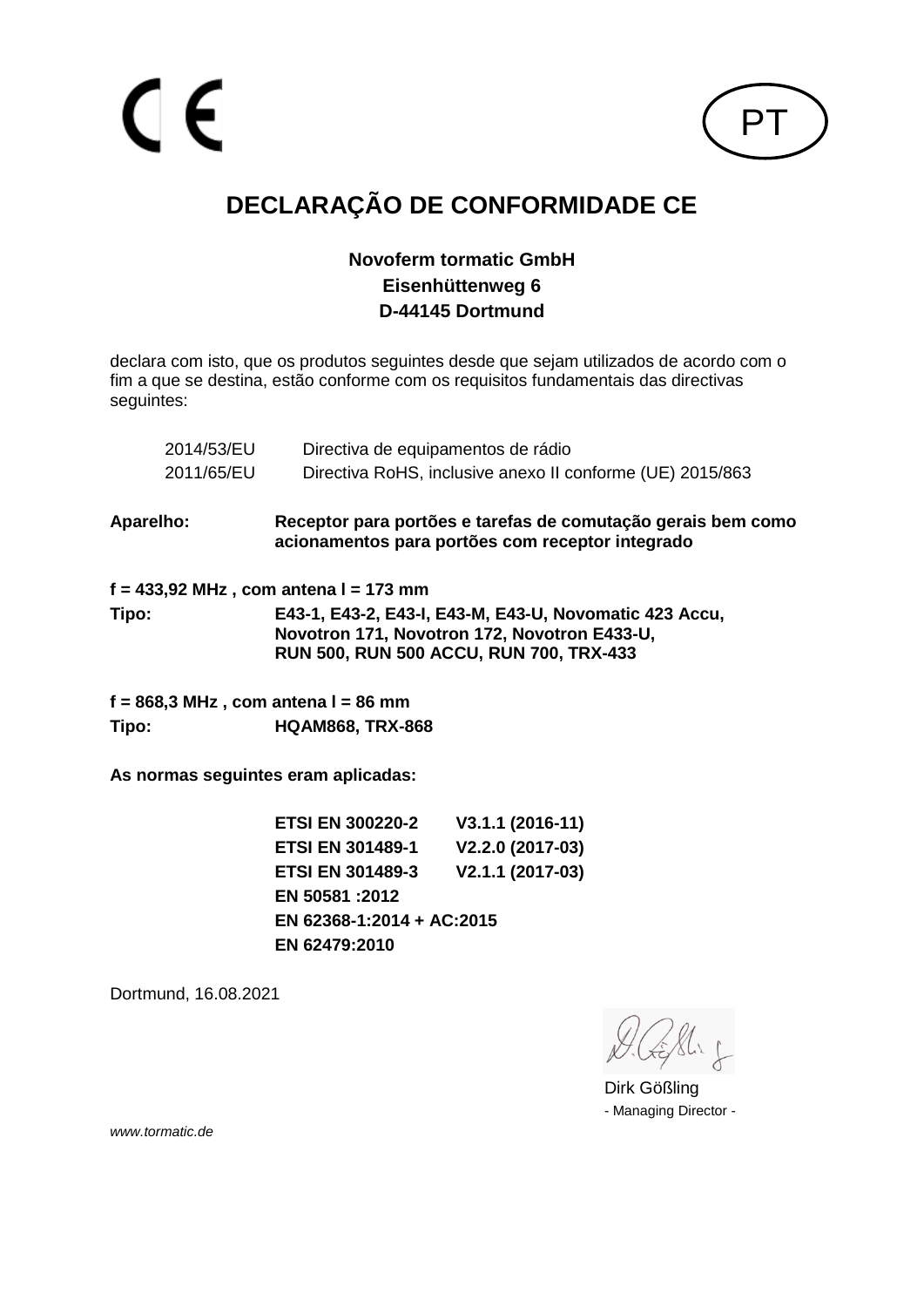

## **ЗАЯВЛЕНИЕ О СООТВЕТСТВИИ ЕС**

#### **Novoferm tormatic GmbH Eisenhüttenweg 6 D-44145 Dortmund**

настоящим заявляет, что перечисленные ниже изделия при их применении в соответствии с назначением отвечают основополагающим требованиям следующих директив:

| 2014/53/EU | Директива о радиоустановках                                                                       |
|------------|---------------------------------------------------------------------------------------------------|
| 2011/65/EU | Директива по ограничению вредных веществ, включая<br>приложение II в соответствии с (EC) 2015/863 |

**Прибор: Приемник для ворот и обычных коммутационных задач, а также приводы ворот с интегрированным приемником**

**f = 433,92 МГц, с антенной l = 173 мм**

**Тип: E43-1, E43-2, E43-I, E43-M, E43-U, Novomatic 423 Accu, Novotron 171, Novotron 172, Novotron E433-U, RUN 500, RUN 500 ACCU, RUN 700, TRX-433**

**f = 868,3 МГц, с антенной l = 86 мм Тип: HQAM868, TRX-868**

**Применялись следующие стандарты:**

**ETSI EN 300220-2 V3.1.1 (2016-11) ETSI EN 301489-1 V2.2.0 (2017-03) ETSI EN 301489-3 V2.1.1 (2017-03) EN 50581 :2012 EN 62368-1:2014 + AC:2015 EN 62479:2010**

Dortmund, 16.08.2021

Dirk Gößling - Managing Director -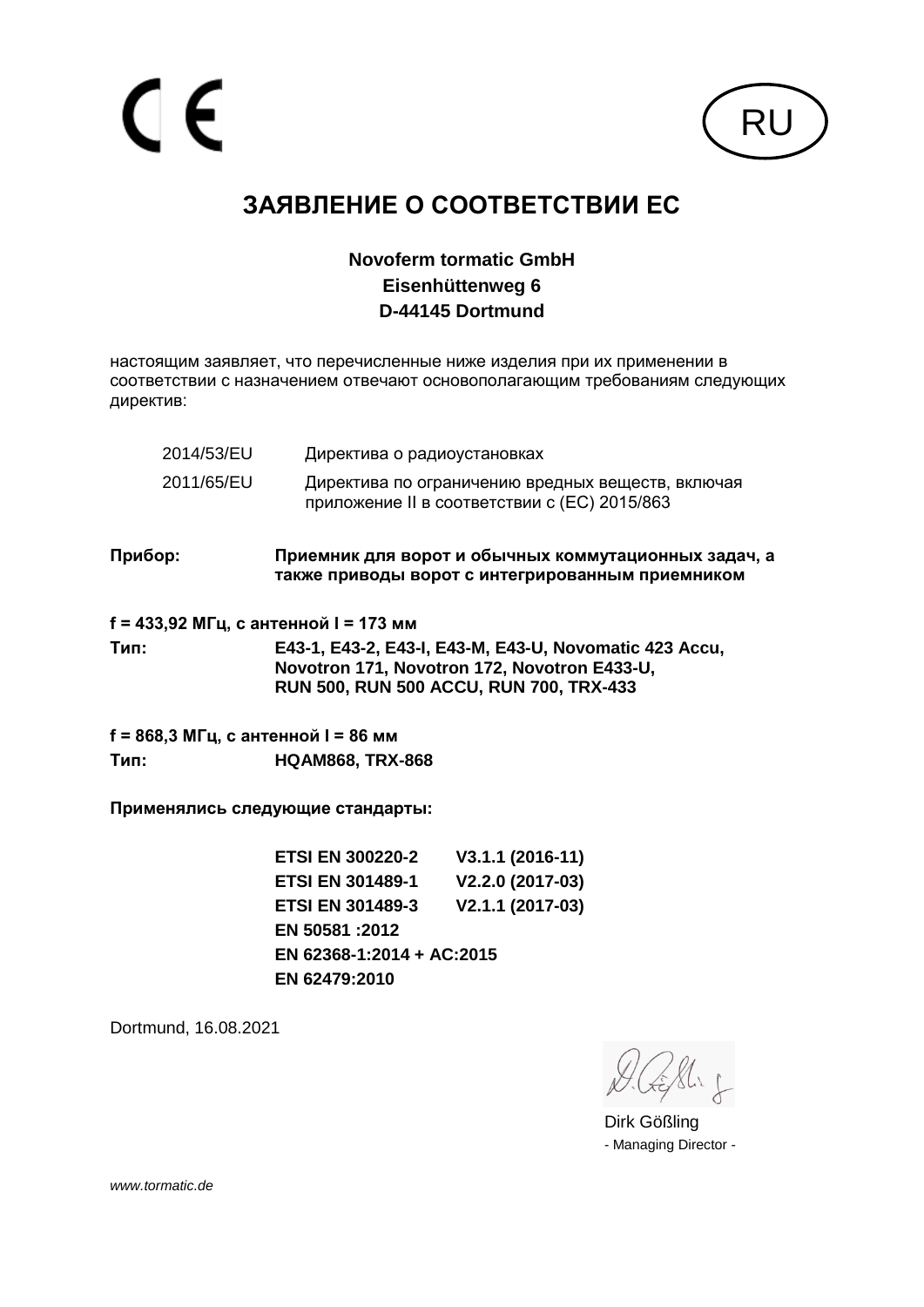

# **IZJAVA O SKLADNOSTI EU**

#### **Novoferm tormatic GmbH Eisenhüttenweg 6 D-44145 Dortmund**

s tem izjavlja, da v nadaljevanju navedeni proizvodi, pri namenski uporabi ustrezajo temeljnim zahtevam sledečih smernic:

- 2014/53/EU Smernica o radijski opremi 2011/65/EU Direktiva o omejevanju uporabe nekaterih nevarnih snovi v električni in elektronski opremi, vključno s prilogo II po (EU) 215/863
- **Naprava: Sprejemnik za vrata in splošne preklopne naloge ter pogoni vrat z integriranim sprejemnikom**

**f = 433,92 MHz , z anteno l = 173 mm**

**Tip: E43-1, E43-2, E43-I, E43-M, E43-U, Novomatic 423 Accu, Novotron 171, Novotron 172, Novotron E433-U, RUN 500, RUN 500 ACCU, RUN 700, TRX-433**

**f = 868,3 MHz , z anteno l = 86 mm Tip: HQAM868, TRX-868**

**Uporabljene so bile sledeče splošne norme:**

**ETSI EN 300220-2 V3.1.1 (2016-11) ETSI EN 301489-1 V2.2.0 (2017-03) ETSI EN 301489-3 V2.1.1 (2017-03) EN 50581 :2012 EN 62368-1:2014 + AC:2015 EN 62479:2010**

Dortmund, 16.08.2021

Dirk Gößling - Managing Director -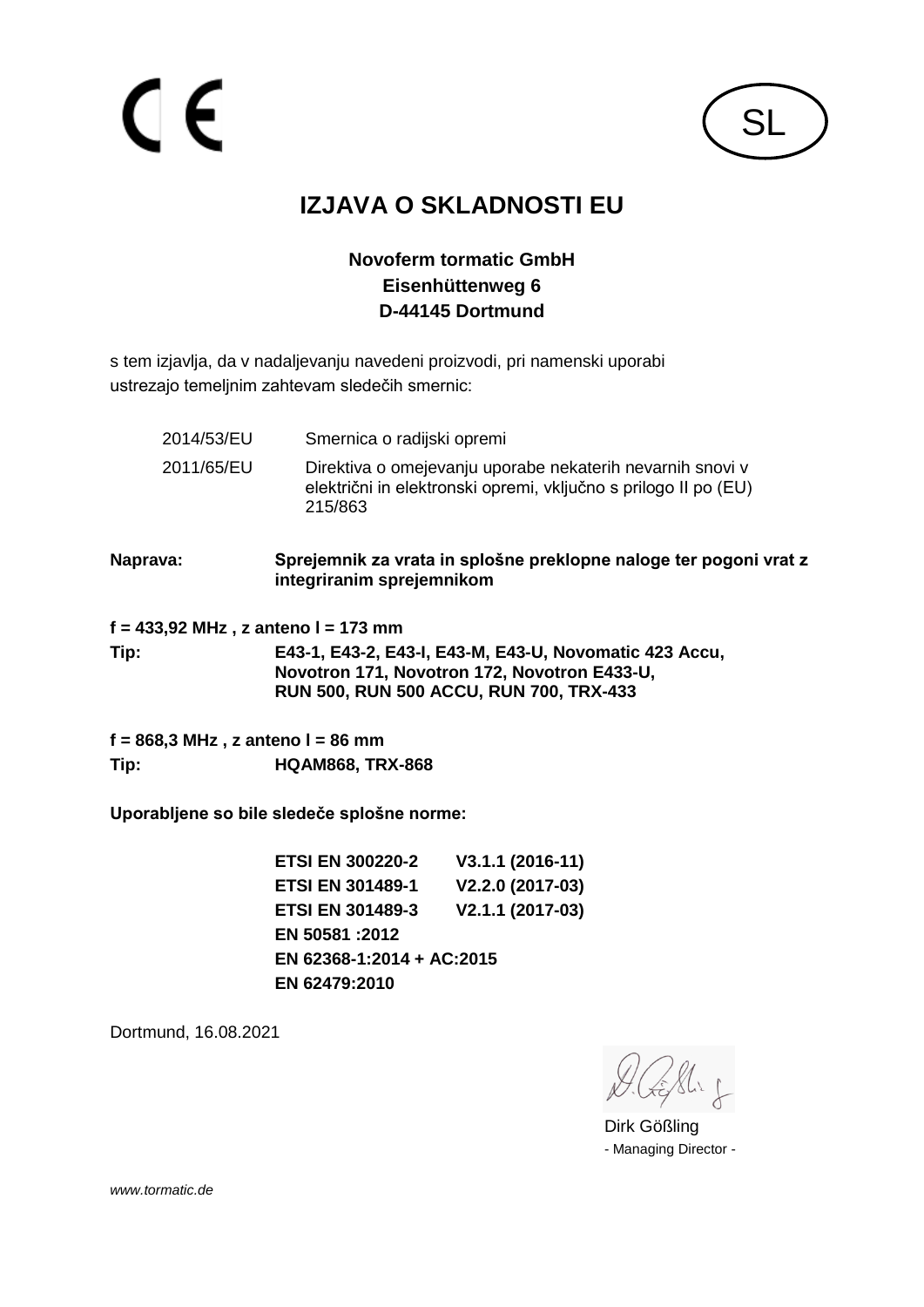

# **EU-KONFORMITETSFÖRKLARING**

#### **Novoferm tormatic GmbH Eisenhüttenweg 6 D-44145 Dortmund**

försäkrar att de produkter som anges nedan om de används på rätt sätt uppfyller de grundläggande kraven i följande direktiv:

| 2014/53/EU                                               | Radioutrustningsdirektiv                                                                                                                                 |
|----------------------------------------------------------|----------------------------------------------------------------------------------------------------------------------------------------------------------|
| 2011/65/EU                                               | RoHS-direktiv, inklusive bilaga II enligt (EU) 2015/863                                                                                                  |
| Apparat:                                                 | Mottagare för portar och allmänna kopplingsuppgifter samt<br>portdrivningar med integrerad mottagare                                                     |
|                                                          | $f = 433,92$ MHz, med antenn I = 173 mm                                                                                                                  |
| Typ:                                                     | E43-1, E43-2, E43-I, E43-M, E43-U, Novomatic 423 Accu,<br>Novotron 171, Novotron 172, Novotron E433-U,<br><b>RUN 500, RUN 500 ACCU, RUN 700, TRX-433</b> |
| $f = 868,3 \text{ MHz}$ , med antenn $l = 86 \text{ mm}$ |                                                                                                                                                          |
| Typ:                                                     | <b>HQAM868, TRX-868</b>                                                                                                                                  |
| Följande normer har tillämpats:                          |                                                                                                                                                          |

**ETSI EN 300220-2 V3.1.1 (2016-11) ETSI EN 301489-1 V2.2.0 (2017-03) ETSI EN 301489-3 V2.1.1 (2017-03) EN 50581 :2012 EN 62368-1:2014 + AC:2015 EN 62479:2010**

Dortmund, 16.08.2021

Dirk Gößling - Managing Director -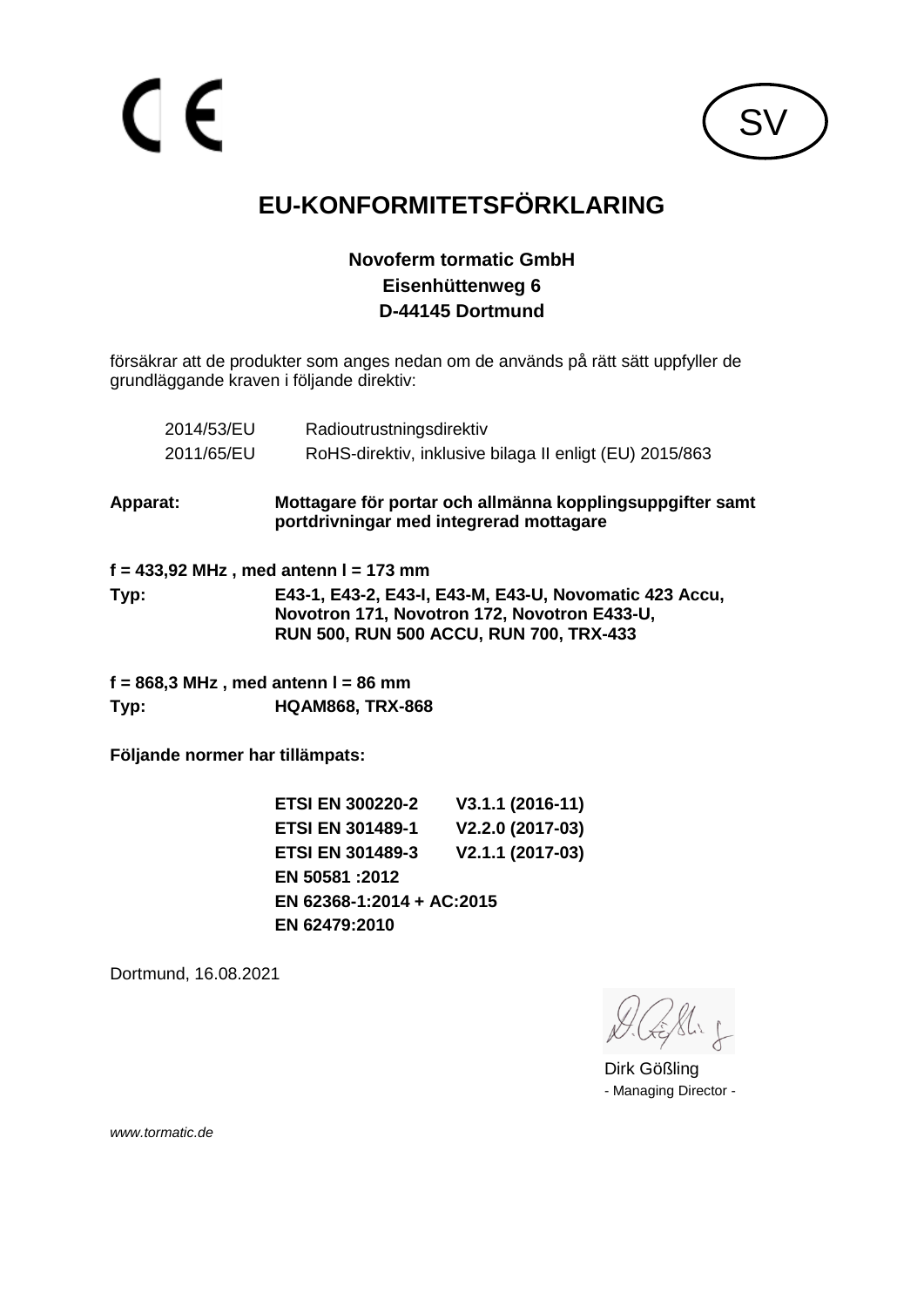CE



# **AB UYGUNLUK BELGESİ**

#### **Novoferm tormatic GmbH Eisenhüttenweg 6 D-44145 Dortmund**

işbu belgeyle, aşağıda yazılı ürünlerin amacına uygun olarak kullanıldıkları takdirde aşağıdaki direktiflerin temel kriterlerine uygun olduğunu beyan eder:

|                | 2014/53/AB | <b>Telsiz Cihazları Direktifi</b>                                                                                                                        |
|----------------|------------|----------------------------------------------------------------------------------------------------------------------------------------------------------|
|                | 2011/65/AB | RoHS Direktifi, (EU) 2015/863 uyarınca Ek II dahil                                                                                                       |
| <b>Makine:</b> |            | Kapılar ve genel anahtarlama görevleri ve entegre alıcılı kapı<br>tahrikleri için alıcı                                                                  |
|                |            | f = 433,92 MHz , anten uzunluğu l = 173 mm                                                                                                               |
| Tip:           |            | E43-1, E43-2, E43-I, E43-M, E43-U, Novomatic 423 Accu,<br>Novotron 171, Novotron 172, Novotron E433-U,<br><b>RUN 500, RUN 500 ACCU, RUN 700, TRX-433</b> |
|                |            | f = 868,3 MHz , anten uzunluğu l = 86 mm                                                                                                                 |
| Tip:           |            | <b>HQAM868, TRX-868</b>                                                                                                                                  |
|                |            |                                                                                                                                                          |

**Aşağıdaki normlar uygulanmıştır:**

**ETSI EN 300220-2 V3.1.1 (2016-11) ETSI EN 301489-1 V2.2.0 (2017-03) ETSI EN 301489-3 V2.1.1 (2017-03) EN 50581 :2012 EN 62368-1:2014 + AC:2015 EN 62479:2010**

Dortmund, 16.08.2021

Dirk Gößling - Managing Director -